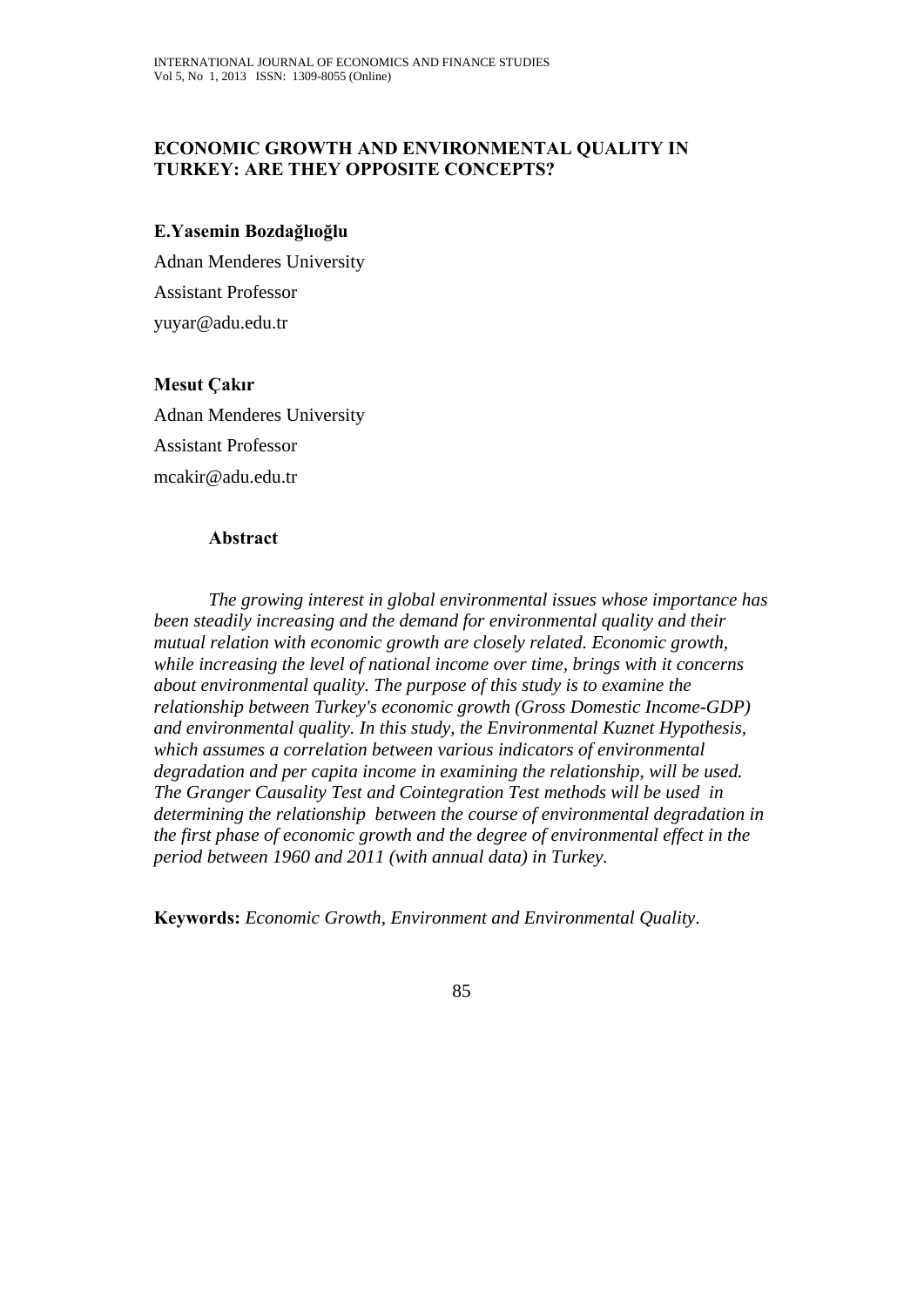**Topic Area:** *Trade and Environment (International Economic Themes).*

#### **1. INTRODUCTION**

As the interest in global environmental issues rises, the relationship between the demand for environmental quality and economic growth becomes more important. Economic growth, despite an increase in the level of national income over time, brings about concerns about environmental degradation.

Kuznets, in line with the above views, proposed that together with economic growth, income distribution will first deteriorate, but when income keeps rising, injustice in income distribution will decline. This view, known as the Kuznets hypothesis in the economics literature, started to be used to describe the relationship between economic growth and environmental degradation in the 1990s. The view arguing that as economy grows environmental degradation will increase, but after a certain level of growth it will decrease is called the "Environmental Kuznets Curve". (Figure 1)





**Source:** Panayotou, 1993.

The Environmental Kuznets Curve assumes that there is a relationship between various indicators of environmental degradation and income per capita. In Figure 1, environmental pollution increases until income level rises the level of Turning Point, but after that level it starts diminishing.

## **2. THE RELATIONSHIP BETWEEN ENVIRONMENT AND ECONOMIC DEVELOPMENT: THEORY AND LITERATURE**

 The relationship between economic growth and environmental quality is controversial one. It is generally thought that economic growth deteriorates environmental quality. Beckerman (1992), on the contrary, argues that economic growth is the most important means to prevent environmental degradation.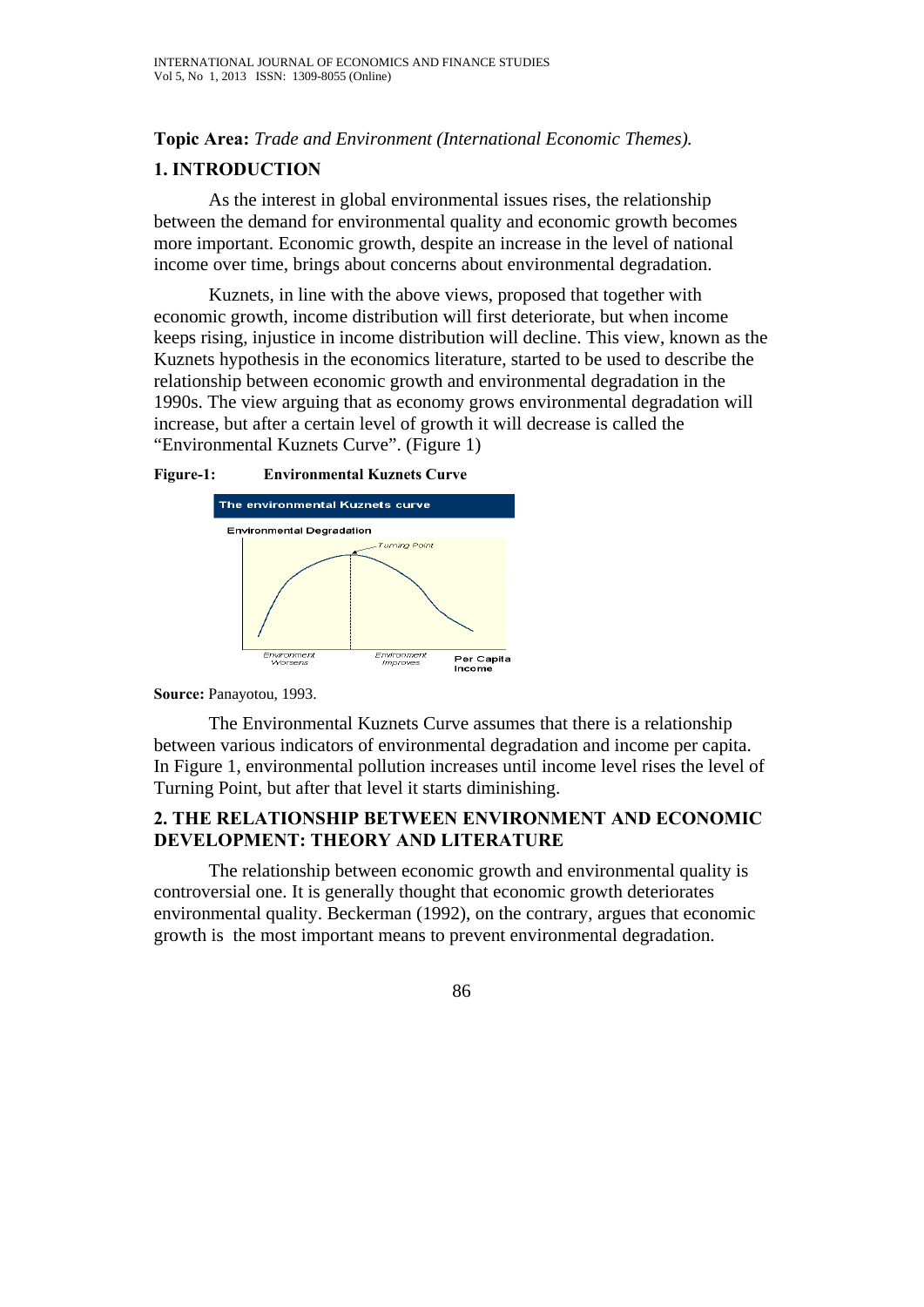Panayotou (1993) seems to support this view by arguing that the realization of economic growth is a precondition for preventing environmental degradation especially in developing countries. The actual debate here is as follows: if a country follows growth policies, it will reach a sufficiently high level of income. This way, the country will be strong enough to follow an income-production strategy directed toward preserving and developing the environment. This argument directly conflicts with the pessimistic view of the Club of Rome-global economic growth will be unsustainable unless a zero growth rate is not adopted as a state strategy. The traditional economic theory proposes that there is a trade-off between economic growth and environmental quality. Kuznets (1955) informed that income per capita increases as a result of economic growth, however, in the first level of growth income inequality also rises. Furthermore, he argued that rising income inequality, as a result of continuing economic growth will start diminishing after a certain turning point.

 Grossman and Kruger (1991) found that there is a inverted-U type relationship between economic growth and environmental quality. Grossman and Kruger (1991) in their study on urban air polluters, observed that pollution concentration first increased together with income per capita, but later, showed a tendency to decline. Therefore, the shape of the curve is inverted-U type. According to them, as economic growth continues, intensive and effective economic activities cause environmental pollution at first. Later, due to changing production techniques, more productive economic activities are formed, and this situation positively affect the level of environmental quality.

This fact was later termed by Panayotou (1993) as the Environmental Kuznets Curve (EKC). In summary, while developing countries, to increase their economic strength, industrialize by using their natural resources, an increase in their environmental pollution levels is unavoidable.

## **3. MATERIALS AND METHODS**

## **3.1. Some Indicators Pertaining to Economic Growth and the Environment in Turkey**

In Figure 3, per capita carbon monoxide emission values in kg in Turkey for the 1961-2011 period are given. As can be seen in the Figure, the amount of per capita carbon monoxide emission in Turkey in the above-mentioned period shows an upward tendency. This increase in carbon emission in Turkey is also thought to be related to energy consumption and increasing productivity problems in energy use in Turkey.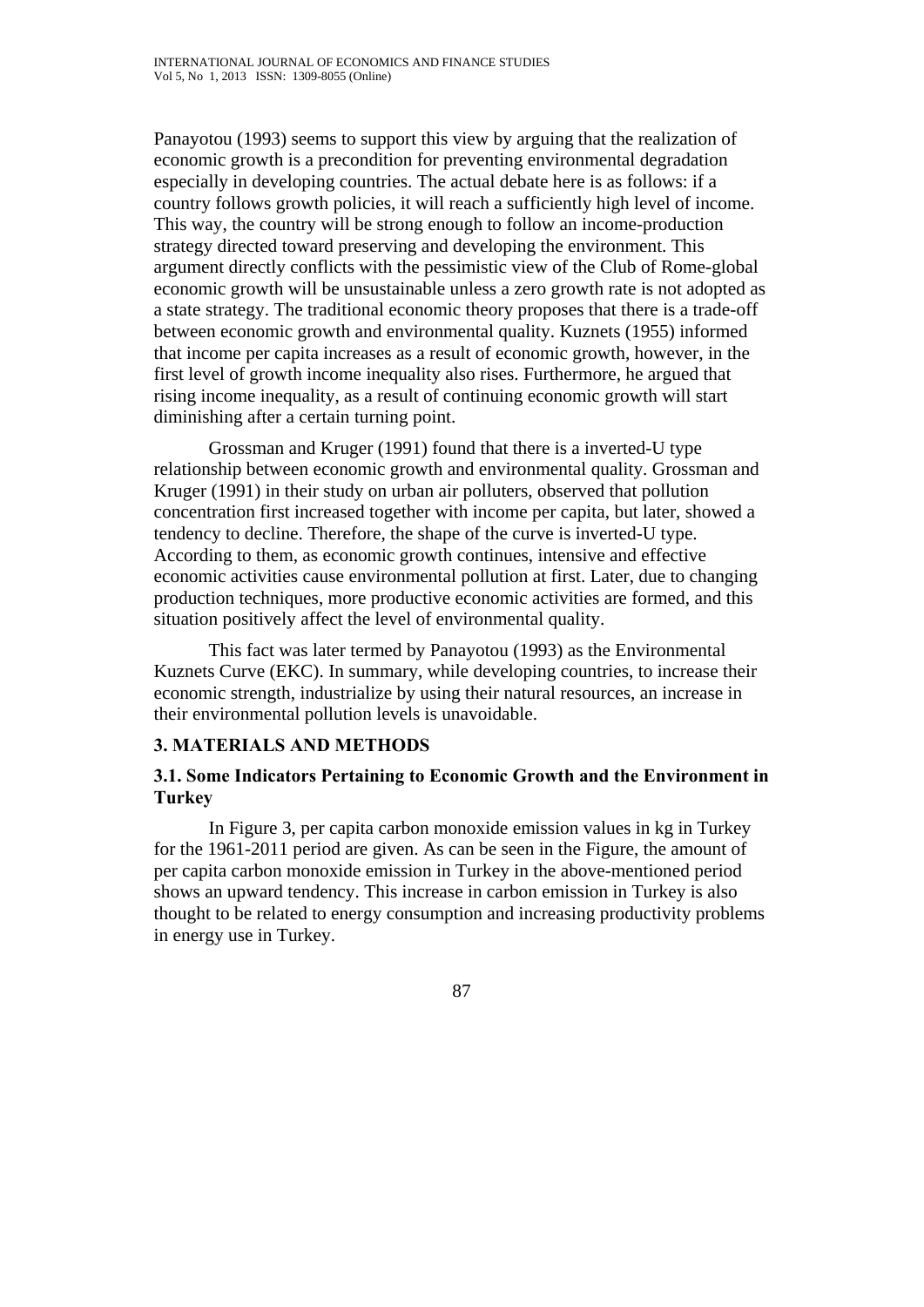

**Figure 3: CO2 Emissions (kg per 2000 \$ of GDP) in Turkey (1961-2011)** 

**Source:** Adopted from the World Development Indicator (WDI) databese.

As can be seen Figure 4, per capita carbon emission increases as GDP per capita in the same period.



**Figure 4: GDP/capita in Turkey (1961-2011)** 

**Source:** Adoptede from the World Development Indicator (WDI) databese.

In Figure 5, the sources of carbon emission in Turkey are illustrated. According to the this, the largest source of carbon emission in the 1960, was solid fuel consumption, in the 1980s, it was liquid fuel consumption. The most influential factors in carbon emission were electiricity, heat production and solid fuel consumption in 2011. The increase in these two consumption groups are seen considerably significant.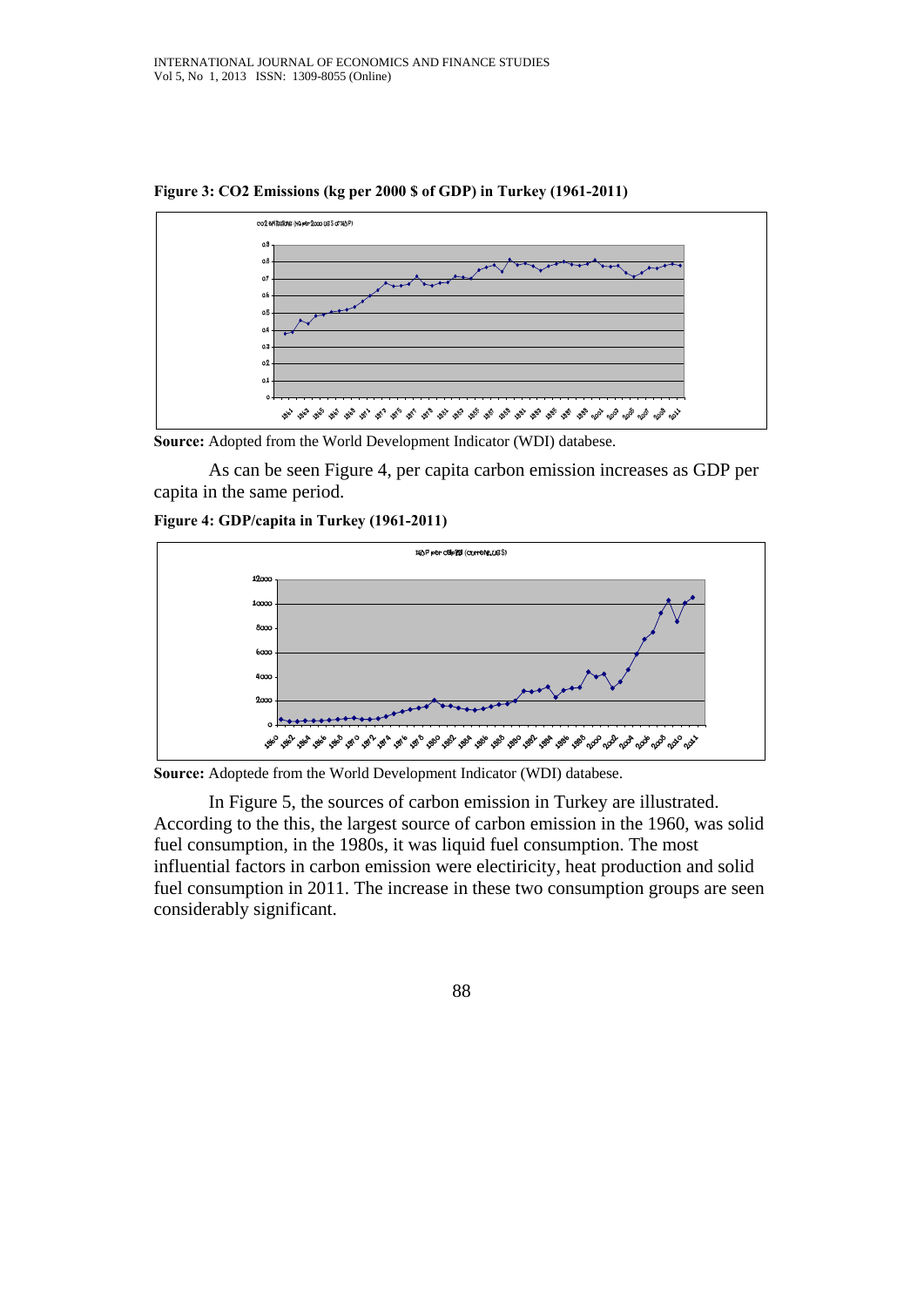

**Figure 5: Turkey's Carbon Emissions in selected years.** 

**Source:** Adopted from the World Development Indicator (WDI) databese.

## **3.2. Scope Of Study, Data Sources And Definition**

In this study, in order to show the relationship between economic growth and environmental quality in Turkey, annual time series covering the period between 1960 and 2011 were used. The data used in the study were obtained from the World Development Indicator (WDI). The variables of the study are Gross Domestic Income (GDP) (to represent income), Carbon Emissions (to represent environmental quality) and Population. The logarithm of all the variables used in the study were taken in order to bring variables to the same level and ensure parallelism. Thus, all variables were brought to the same level. All the variables were used in the log-form and calculated on the basis of per capita values.

## **3.3. Model Specification**

In order to analyze the relationship between economic degradation and economic growth, Grossman and Krueger's (1995) model with reduced-form equation was used.

 $E_t = \beta_o + \beta_1 Y_t + \beta_2 Y_t^2 + Z_t + \varepsilon_t$  (Equation 1)

In Equation (1)  $E_t$  is a dependent variable and represents environmental quality.  $Y_t$  and  $Y_t^2$  are independent variables representing national income and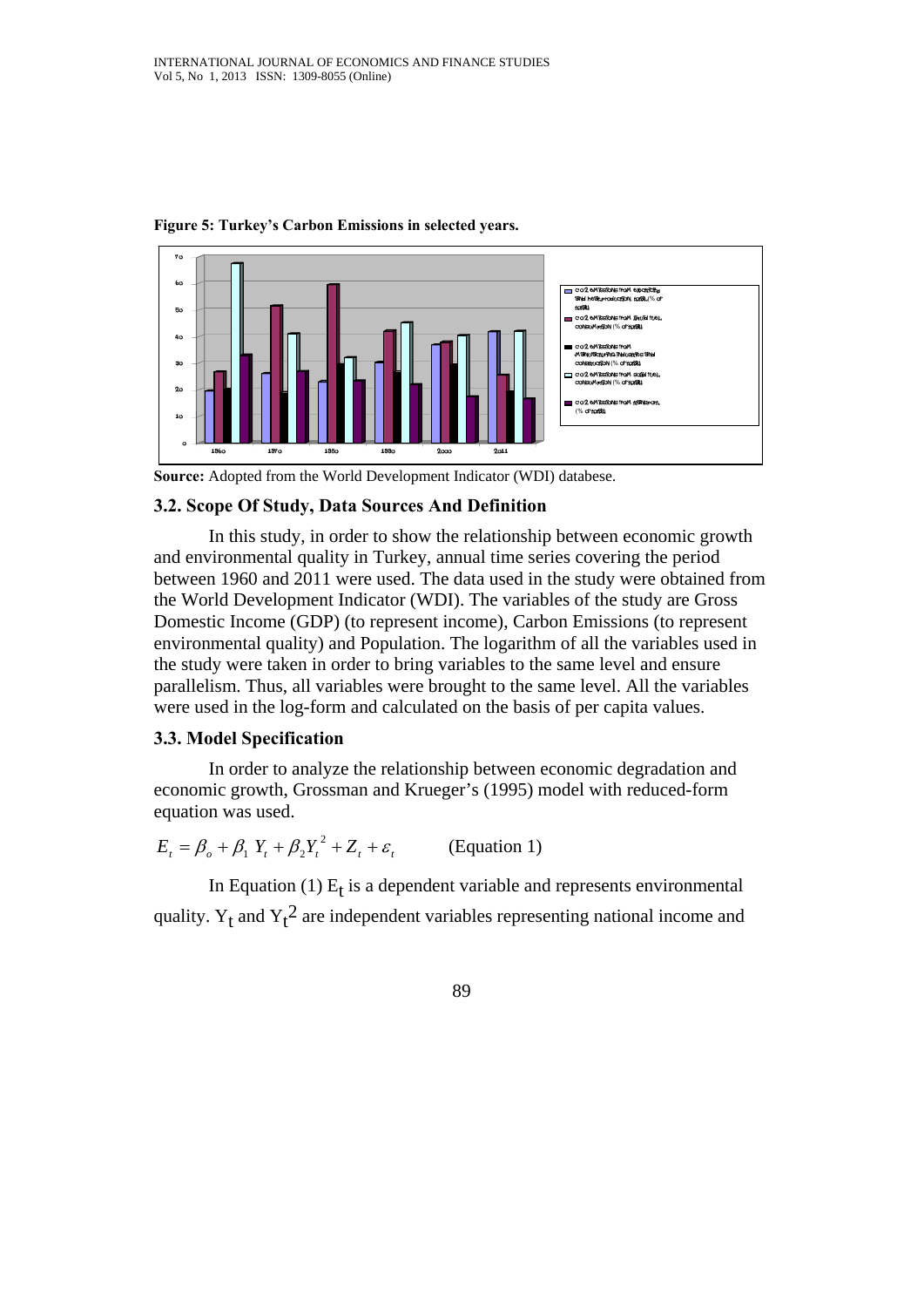the square of national income respectively.  $Z_t$  is another covariates. In this model, it is expected that  $Y_t$  will affect  $E_t$  as an inverted-U curve. It should be noted that this relationship requires  $\beta_l$  to be positive and  $\beta_2$  negative. The reason for using Grossman ve Krueger's (1995) reduced equation model in this study is its ability to illustrate the net effect of national income on environmental quality.

# **4. RESULTS AND DISCUSSION**

## **4.1. Unit Root Test**

The below table shows the result of stationarity and unit root test. To determine the level of cointegration between GDP/capita and Carbon Emissions/capita, the Augment Dickey-Fuller (ADF) and Phillip-Perron Tests were performed.

| Table 1. ADF Unit Root Test Results on the Level value of Variables I (0) |           |                         |                               |                  |  |  |  |
|---------------------------------------------------------------------------|-----------|-------------------------|-------------------------------|------------------|--|--|--|
| Değiskenler                                                               |           | Intercept ADF Test Ist. | Trend+Intercept ADF Test Ist. |                  |  |  |  |
| LCO <sub>2</sub>                                                          | -2.304102 | $-3.577723$ (1 %)       | -2.423455                     | $-4.165756(1\%)$ |  |  |  |
|                                                                           |           | $0.025100$ $(E_0)$      |                               | $2.500500$ (F 0) |  |  |  |

| <sub>LO</sub> 2 | $-2.304102$ | $-3.577723$ (1 %) | $-2.423455$ | $-4.165756(1\%)$  |
|-----------------|-------------|-------------------|-------------|-------------------|
|                 |             | $-2.925169$ (5 %) |             | $-3.508508(5\%)$  |
|                 |             | $-2.600658(10\%)$ |             | $-3.184230(10\%)$ |
| LGDP            | $-0.103652$ | $-3.577723$ (1 %) | $-2.583558$ | $-4.165756(1\%)$  |
|                 |             | $-2.925169$ (5 %) |             | $-3.508508(5\%)$  |
|                 |             | $-2.600658(10\%)$ |             | $-3.184230(10\%)$ |

**Note:** Values in paranthesis represent the Mac-Kinnon critical values at the 1 %, 5 % ve 10 % significance levels.

According to Table 1, it is observed that because the ADF-t statistical values obtained for LCO2 and LGDP variables are smaller than Mac-Kinnon critical values at % 1, % 5 and % 10 significance levels, they are not stationary.

**Table 2. Results of the Phillips-Perron Unit Root Test on the Level Values of Variables I (0**

| Değişkenler      |             | Intercept ADF Test Ist. | Trend+Intercept ADF Test Ist. |                         |  |
|------------------|-------------|-------------------------|-------------------------------|-------------------------|--|
| LCO <sub>2</sub> | $-2.449134$ | -3.577723<br>$(1\% )$   | $-2.411555$                   | $-4.165756$ (1 %)       |  |
|                  |             | $-2.925169$<br>$(5 \%)$ |                               | -3.508508<br>$(5\%)$    |  |
|                  |             | $-2.600658$<br>$(10\%)$ |                               | $(10\%)$<br>$-3.184230$ |  |
| <b>LGDP</b>      | $-0.103652$ | $-3.577723$ (1 %)       | $-2.773827$                   | $-4.165756$ (1 %)       |  |
|                  |             | $-2.925169$<br>$(5 \%)$ |                               | $-3.508508$<br>$(5\% )$ |  |
|                  |             | $(10\%)$<br>$-2.600658$ |                               | $(10\%)$<br>$-3.184230$ |  |

**Note:** Values in paranthesis represent the Mac-Kinnon critical values at the 1 %, 5 % ve 10 % significance levels.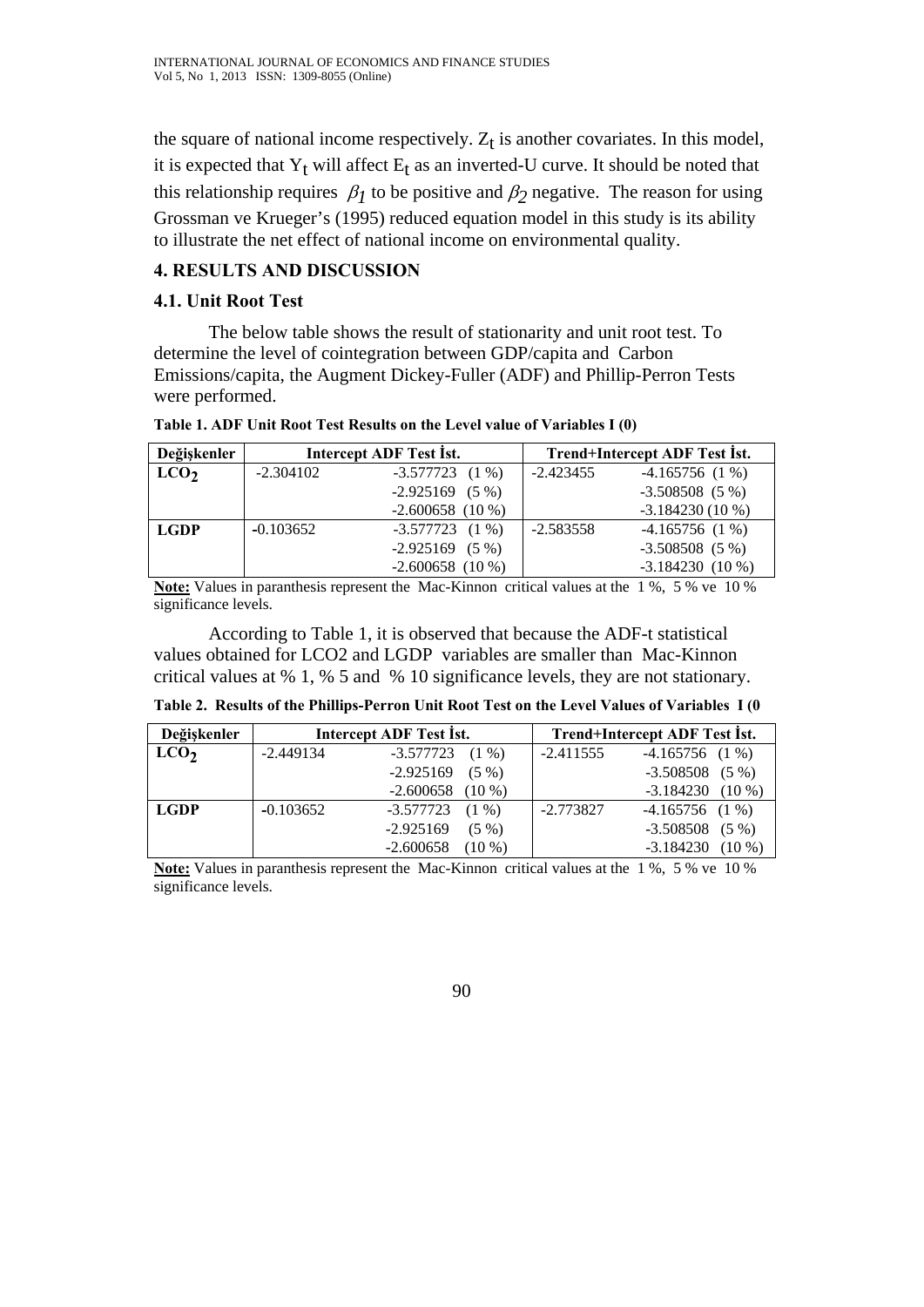According to Table 2, since the Phillips-Perron statistical values obtained for LCO2 and LGDP variables are smaller than Mac-Kinnon critical values at % 1, % 5 and % 10 significance levels, they are observed to be non-stationary. Table 3 and Table 4 show the results of unit root test of the variables used in the analysis after taking their first difference. According to this, series become stationary after their first difference is taken.

| Değişkenler     |             | Intercept ADF Test Ist. | Trend+Intercept ADF Test Ist. |                         |  |
|-----------------|-------------|-------------------------|-------------------------------|-------------------------|--|
| D <sub>LO</sub> | $-6.955989$ | $-3.581152$ (1 %)       | $-7.550043$                   | -4.170583<br>$(1\%)$    |  |
|                 |             | -2.926622<br>$(5\% )$   |                               | $-3.510740$<br>$(5\%)$  |  |
|                 |             | $-2.601424$ (10 %)      |                               | $-3.185512$<br>$(10\%)$ |  |
| <b>DLGDP</b>    | $-7.073008$ | $-3.581152$ (1 %)       | $-6.988935$                   | -4.170583<br>$(1\%)$    |  |
|                 |             | $-2.926622$ (5 %)       |                               | $-3.510740$<br>$(5\%)$  |  |
|                 |             | $-2.601424$ (10 %)      |                               | $-3.185512$ (10 %)      |  |
|                 |             |                         |                               |                         |  |

**Table 3. Results of ADF Unit Root Test on First Difference Values of Variables I (1)** 

**Note:** Values in paranthesis represent the Mac-Kinnon critical values at the 1 %, 5 % ve 10 % significance levels.

**Tablo 4. Results of Phillips-Perron Unit Root Test on First Difference Values of Variables I (I)** 

| Değişkenler       |             | Intercept ADF Test Ist. | Trend+Intercept ADF Test Ist. |                       |  |
|-------------------|-------------|-------------------------|-------------------------------|-----------------------|--|
| DLCO <sub>2</sub> | $-6.965201$ | $-3.581152$<br>$(1\% )$ | -7.550043                     | -4.170583<br>$(1\%)$  |  |
|                   |             | -2.926622<br>$(5\%)$    |                               | $-3.510740(5\%)$      |  |
|                   |             | $-2.601424$<br>$(10\%)$ |                               | -3.185512<br>$(10\%)$ |  |
| <b>DLGDP</b>      | $-7.072522$ | $-3.581152$ (1 %)       | -6.988548                     | $-4.170583$ (1 %)     |  |
|                   |             | $-2.926622(5%)$         |                               | $-3.510740(5\%)$      |  |
|                   |             | $-2.601424$ (10 %)      |                               | $-3.185512$ (10 %)    |  |

**.Note:** Values in paranthesis represent the Mac-Kinnon critical values at the 1 %, 5 % ve 10 % significance levels.

Variables, according to Tables 3 and 4, become stationary after taking first difference. Thus, the evidence suggests that first differencing is sufficient for modeling the time series considered in this study.

#### **4.2. Causility Test**

 The Standard Granger Causility Test developed by Granger (1969) is an approach used to determine whether there is a relationship between two variables, and if there is, to determine the direction of this relationship. Granger Causility tests whether or not independent variables in the model as a group equals to zero.

Table 5 shows the result of the Granger Causality Test related to the variables. The importance of this test arises from the opportunity it provides to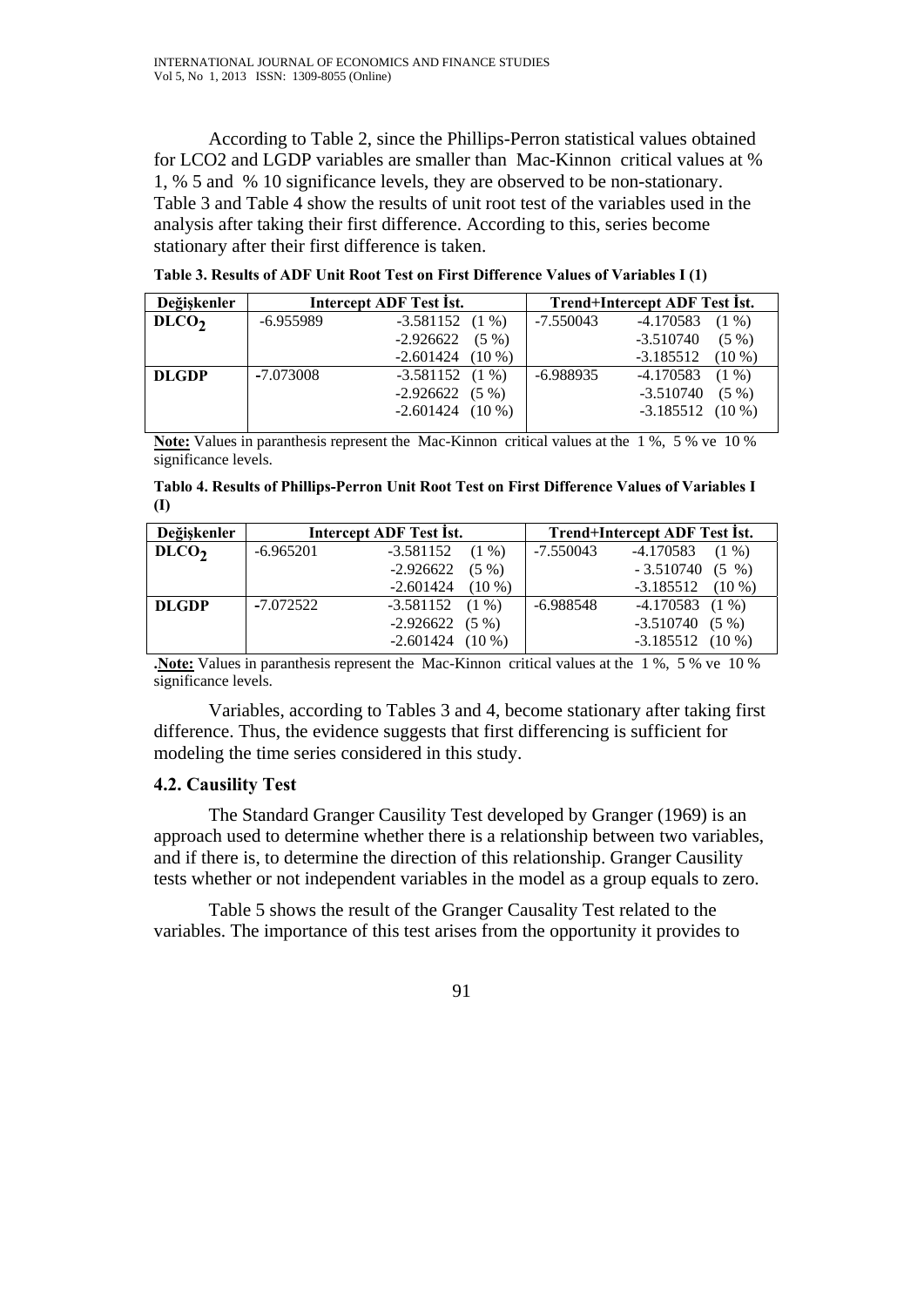test and analyze the casual relationship between Carbon Emissions (CO2) and Economic Growth (GDP). The test at he same time informs about the direction of causality between variables. There are three probabilities in the test. The relationship can be unidirectional, bidirectional or neutral. According to the results obtained from this study, there is not a casual relationship between two variables.

| <b>Null Hypothesis:</b>                                  | Lags | Obs. | <b>F-Statistic</b> | <b>Probability</b> |
|----------------------------------------------------------|------|------|--------------------|--------------------|
| <b>LNGDP</b> does not Granger Cause<br>LNCO <sub>2</sub> |      | 46   | 1.46680            | 0.24251            |
| <b>LNCO2</b> does not Granger Cause<br><b>LNGDP</b>      |      |      | 0.65274            | 0.52594            |

#### **Table 5. Results of Granger Causality Test**

#### **4.3. Cointegration Test**

 A vector of variables integrated of order one is cointegrated if there is linear combination of stationary variables. This study adopts the approach of Johansen and Juselius (1990). Two likelihood ratio test statistics, the trace and maximal eigenvalue cointegration test statistics are shown in Table 6. According to the null hypothesis,  $H_0$  there are no cointegrating vectors. A rejection of the hypothesis would lead to testing the alternative hypothesis  $H_1$ . The trace test statistics demonstrate that there is no cointegration among the variables. According to the results there is no cointegrating vector between the variables. Because the variables are not cointegrated, there is no long term relationship between variables. This also affirms the result of the Granger Causality test in which no relationship exists between economic growth and carbon emission in Turkey.

| H۵        | Н1  | $\lambda$ Trace  | <b>Critical Values</b> |        |  |
|-----------|-----|------------------|------------------------|--------|--|
|           |     | <b>Statistic</b> | % 5                    | $\%1$  |  |
| $r\neq 0$ | R>0 | 10.62186         | 15.49                  | 19.937 |  |
| $r\neq 1$ | R>1 | 4.266803         | 5.84                   | 6.63   |  |

**Table 6. Results of Unrestricted Cointegration Rank Test (Trace)** 

**Note:** Trace Test  $k = 2$ , r represents the number of cointegrating vectors while k represents the number of lags in the unrestricted VAR Model.

|  |  | Table 7. Results of Unrestricted Cointegration Rank Test (Maximum Eigenvalue) Sonuçları |
|--|--|-----------------------------------------------------------------------------------------|
|  |  |                                                                                         |

| $-$ | Max.<br>--<br>agen<br>. .<br> | `ritical<br>alues |
|-----|-------------------------------|-------------------|
| ப   |                               |                   |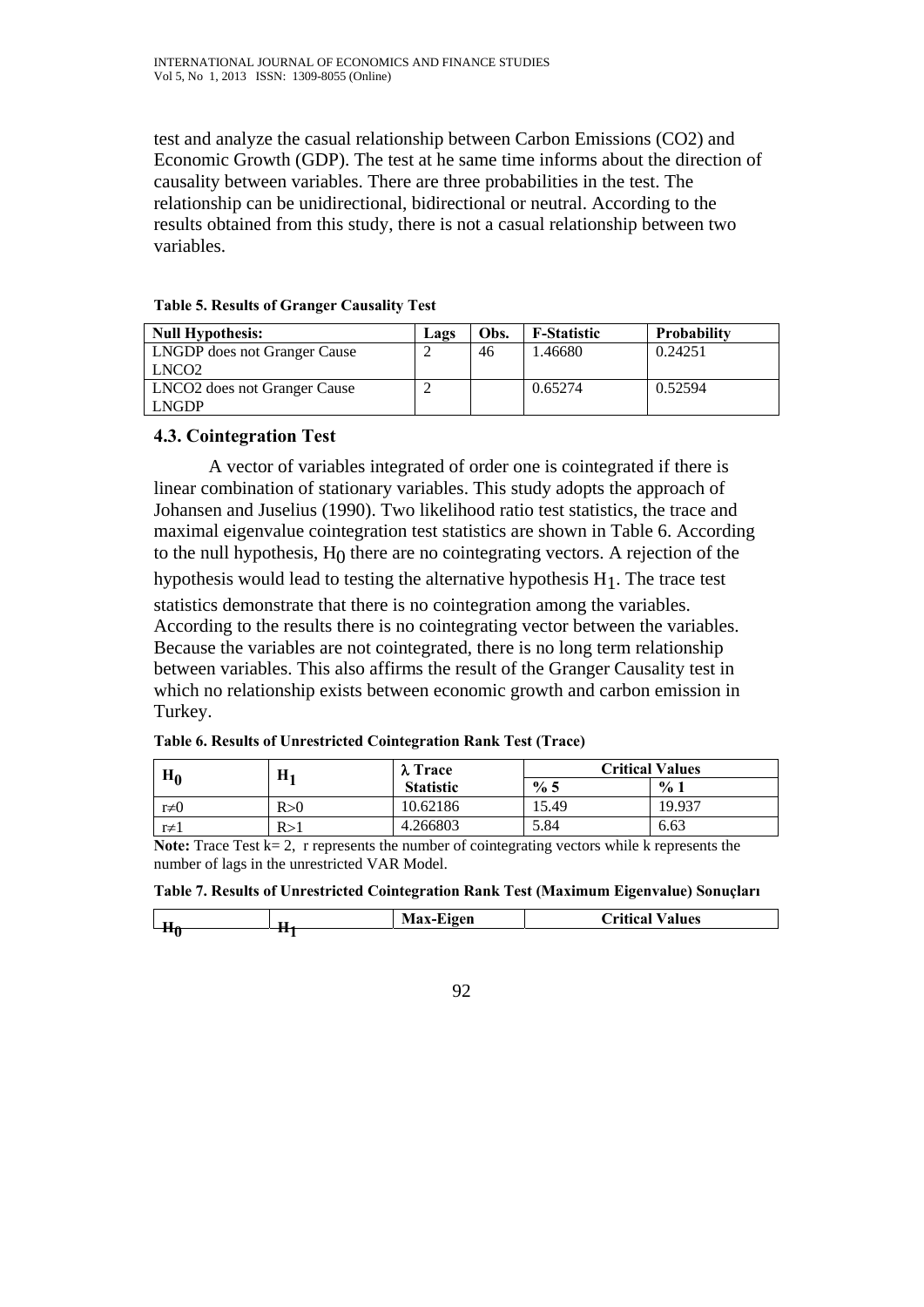|         |         | <b>Statistic</b>     | $\%$ 5 | $\frac{6}{10}$<br>л.                                           |
|---------|---------|----------------------|--------|----------------------------------------------------------------|
| $r = 0$ | $r=1$   | 255055<br>0.JJJUJJ   | 14.26  | $\epsilon$<br>$\overline{\phantom{0}}$<br>$\mathbf{1}$<br>ے بی |
| $r=1$   | $r = 2$ | 4.266803<br>$\Delta$ | 6.84   | $\sim$<br>0.63                                                 |

Note: Maximum eigen values Test k=2, r represents the number of cointegrating vectors while k represents the number of lags in the unrestricted VAR Model.

#### **4.4. Model Estimation**

As can be seen in Table 8, an increase in GDP by 1 unit (\$ 1) decreases per capita CO2 emission by 0,98 kg. As GDP increases further, that is, as the value of the square of GDP increases, the level of emission also rises. This situation shows that the relationship between Turkey's GDP and emission is not congruent with the EKC.

| Variable                       | Coefficient | Std. Error            | t-Statistic | Prob.       |
|--------------------------------|-------------|-----------------------|-------------|-------------|
| DLNGDP                         | $-0.987636$ | 0.172303              | 5.731986    | 0.0000      |
| LGDP <sub>2</sub>              | 1.025195    | 0.010179              | $-2.475273$ | 0.0172      |
| C                              | 0.350067    | 0.134961              | 2.593841    | 0.0128      |
|                                |             |                       |             |             |
| R-squared                      | 0.453084    | Mean dependent var    |             | 0.040097    |
| Adjusted R-squared             | 0.428225    | S.D. dependent var    |             | 0.057001    |
| S.E. of regression             | 0.043102    | Akaike info criterion |             | $-3.388796$ |
| Sum squared resid              | 0.081742    | Schwarz criterion     |             | $-3.270702$ |
| Log likelihood                 | 82.63672    | F-statistic           |             | 18.22558    |
| Durbin-Watson stat<br>2.618178 |             | Prob(F-statistic)     |             | 0.000002    |

| Table 8. Regression Results of Per Capita CO2 Pollution in Turkey. |  |  |  |  |
|--------------------------------------------------------------------|--|--|--|--|
|                                                                    |  |  |  |  |

After having confirmed the long term relationship between these variables, the estimation of the regression model specifiying CO2 as a function of GDP becames the next step. It is expected that the regression eguation line would be useful by illustrating the shape of the Environmental Kuznets Curve for Turkey. The curve would demonstrate whether the relationship between CO2 and GDP actually supports the EKC or not. As is seen in Figure 6, the signs of GDP and GDP2 coefficients, contrary to the Environmental Kuznets Curve Hyphothesis where they are expected to be positive and negative respectively, are instead negative and positive respectively. The purpose here is to test whether or not the coefficient signs are conformity with these of the Grossman and Krueger (1995) model. Figure 6 shows that a U-shaped curve appeared. The figure refutes the EKC hypothesis in case of Turkey.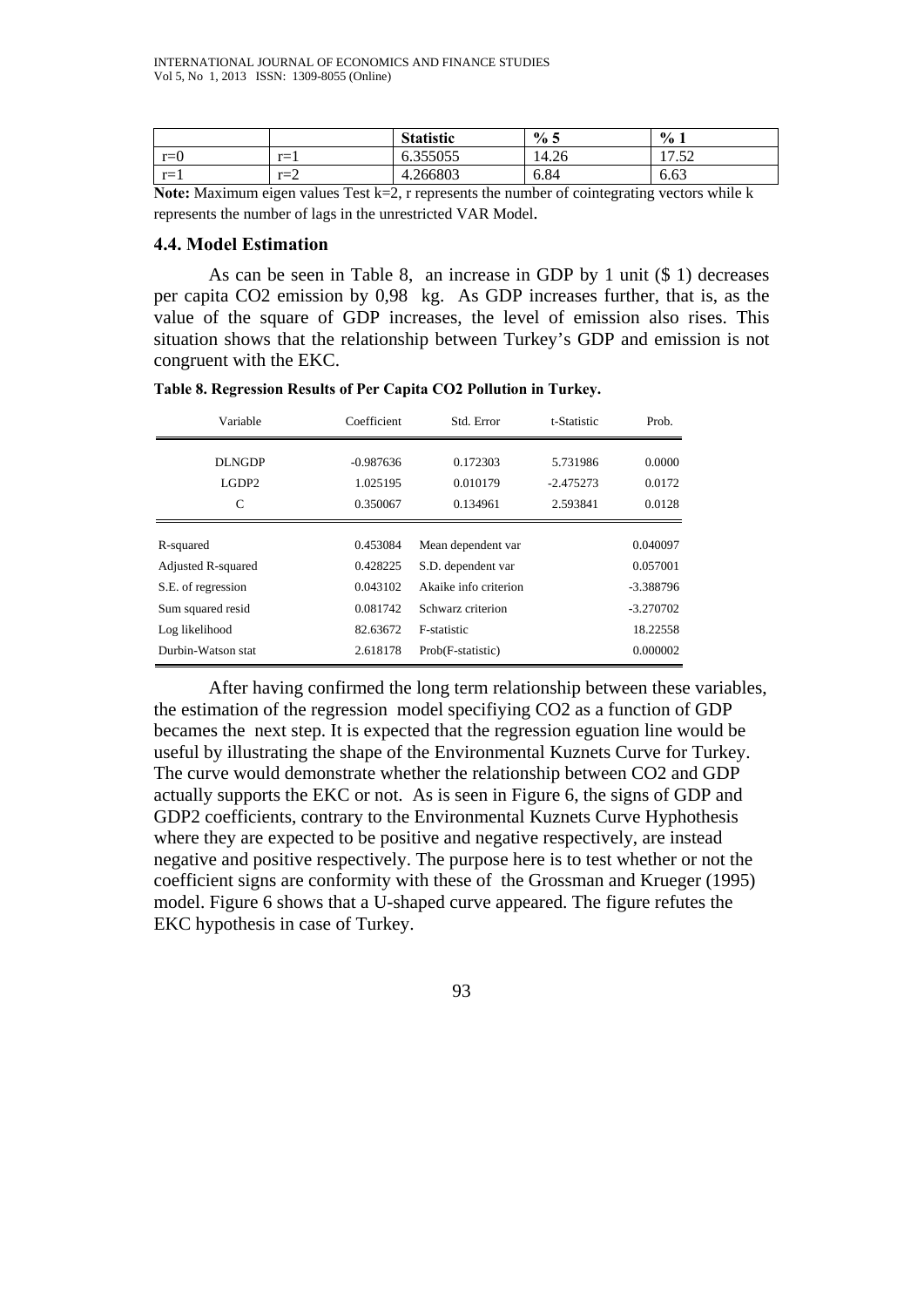



#### **5. CONCLUSION**

According to the Granger Causility Test results, there is no causal relationship between CO2 and GDP variables. This result, at the same time, is in congruence with the results of the Johansen Cointegration Test. Furthermore, the regression results do not support that the Environmental Kuznets Curve is not valid for the Turkish case. Results indicate that an increase in GDP by 1 (\$1) decreases per capita CO2 emission bu 0,98 kg.As the GDP increases further the level of emission also increases. This situation shows that the relationship between Turkey's GDP and emission does not conform to the Environmental Kuznets Curve. This results show that a U-shaped not an inverted U-shaped curve exists.

#### **REFERENCES**

Granger, Clive W. J. (1969), "Investigating Casual Relations by Econometric Models and Cross-spectral Methods", *Econometrica*, , Vol.37, No:3, pp. 424-438

Grossman, Gene M. and Krueger, Alan B. (1991), "Environmental Impact of a North American Free Trade Agreement" , *NBER Working Paper* 3914: Cambridge.

Grossman, Gene M. and Krueger, Alan B. (1995), "Economic Growth and the Environment", *Quarterly Journal of Economics*, Vol.110, No:2, pp.353-377.

Johansen, Soren, and Juselius, Katarina (1990) "Maximum Likelihood Estimation and Inference on Cointegration With Applications to the Demand for Money", *Oxford Bulletin of Economics and Statistics*, Vol. 52, No:2, pp. 169-210.

Kuznets, Simon, (1955), "Economic Growth and Income inequality", *American Economic Review*, Vol. 45, No:1, pp. 1-28